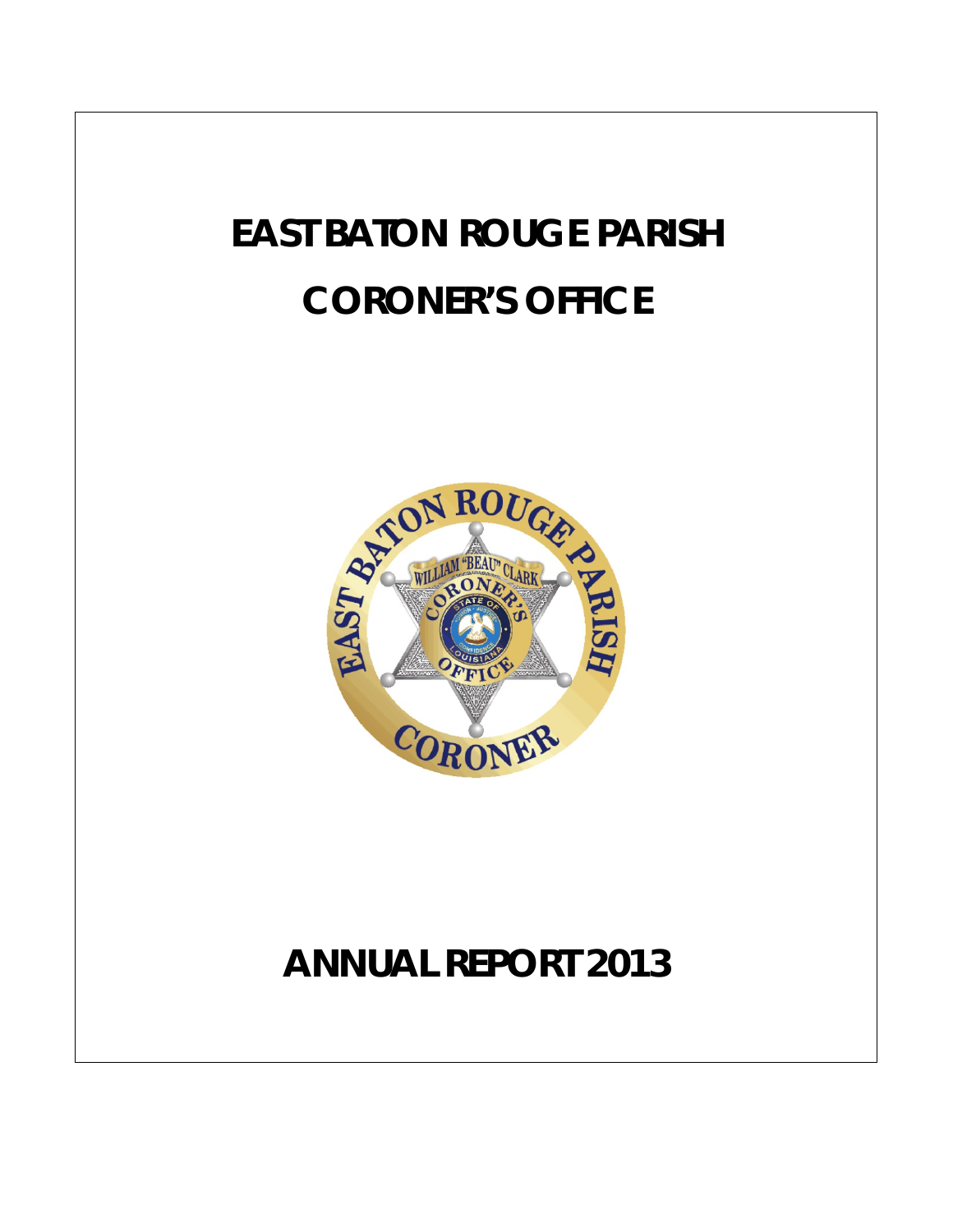### **Table of Contents**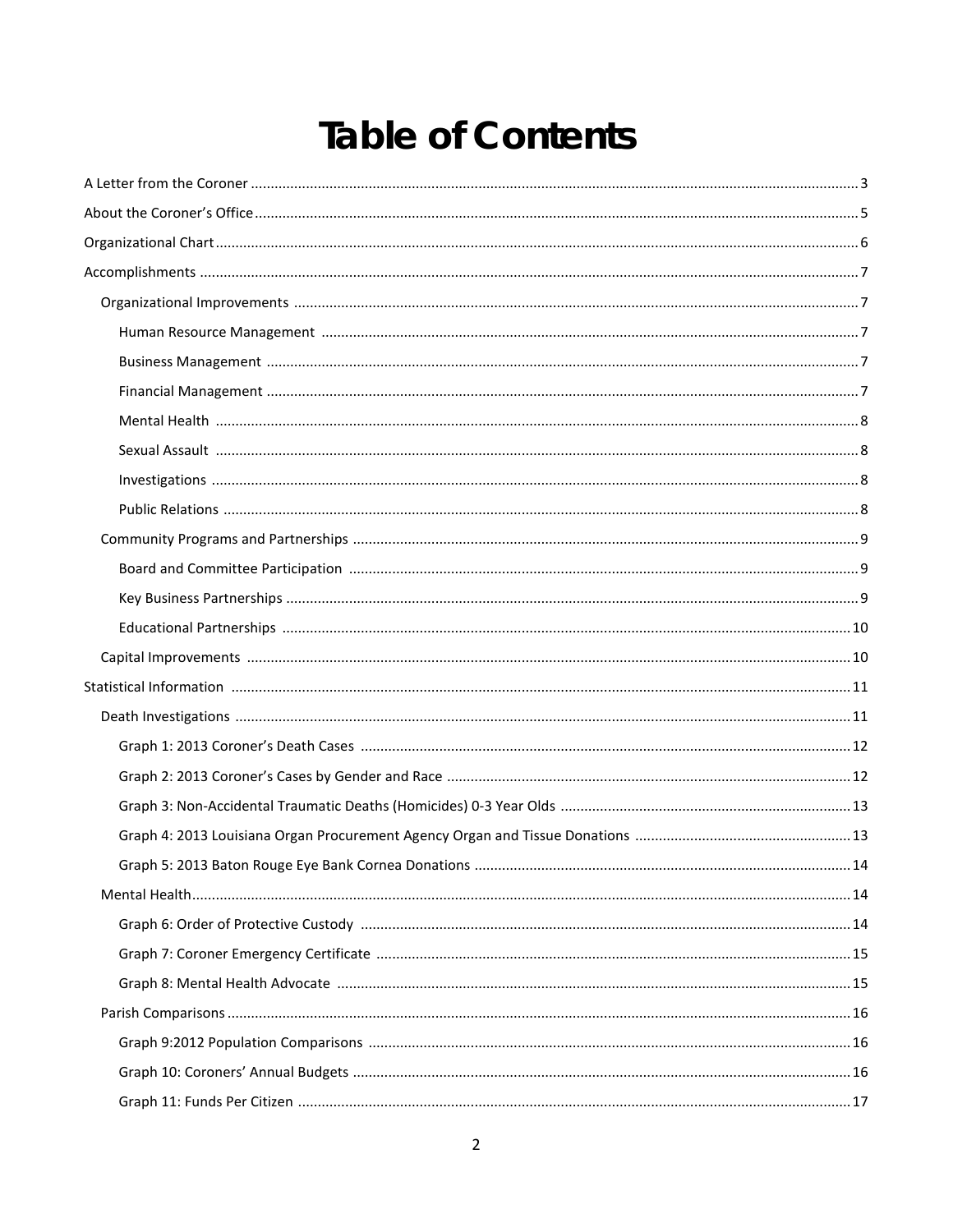## **A Letter from the Coroner**



To the Citizens of East Baton Rouge Parish:

Enclosed you will find the Coroner's Annual Report for 2013. When I ran for Coroner in 2011, my platform was based on four fundamental goals for the East Baton Rouge Parish Coroner's Office:

- Dignity for the Deceased
- Compassion for the Family
- Service to Law Enforcement
- Integrity of the Office

I promised you that I would work on your behalf to make the East Baton Rouge Parish Coroner's Office an office of which we can all be proud. As our second year has come to a close, I am pleased to report that we have made great strides in accomplishing our goals.

The following are some of our accomplishments for 2013:

- We implemented and operated under the first ever Coroner's Business and Strategic Plan
- All seven death investigators graduated from the St. Louis School of Medicine Medicolegal Death Investigation Course, tested, and were certified by the American Board of Medicolegal Death Investigation
- Our Investigators were re-certified as Peace Officers through the Louisiana Peace Officers Standard of Training (P.O.S.T.)
- We refined the electronic processing of Death Certificates
- The Coroner's software data processing system was migrated from an Access system to an Oracle based system to enhance its functionality
- The Disaster Preparedness Plan was presented and accepted by East Baton Rouge Parish Emergency Response partners
- We provided expert testimony in the Louisiana and Federal Criminal Court system
- In accordance with Louisiana Statutes, we maximized collection of revenue totaling \$351,463
- Our Regional Autopsy Program for the parishes surrounding East Baton Rouge Parish continued to grow- Ascension (88 cases), Pointe Coupee (6 cases), West Feliciana (12 cases)
- We donated 69,426 prescription drugs to the St. Vincent de Paul Community Pharmacy
- Physical plant improvements made included re-painting morgue and bay floors, installing security cameras, pruning landscape, and adding a wireless router to the squad room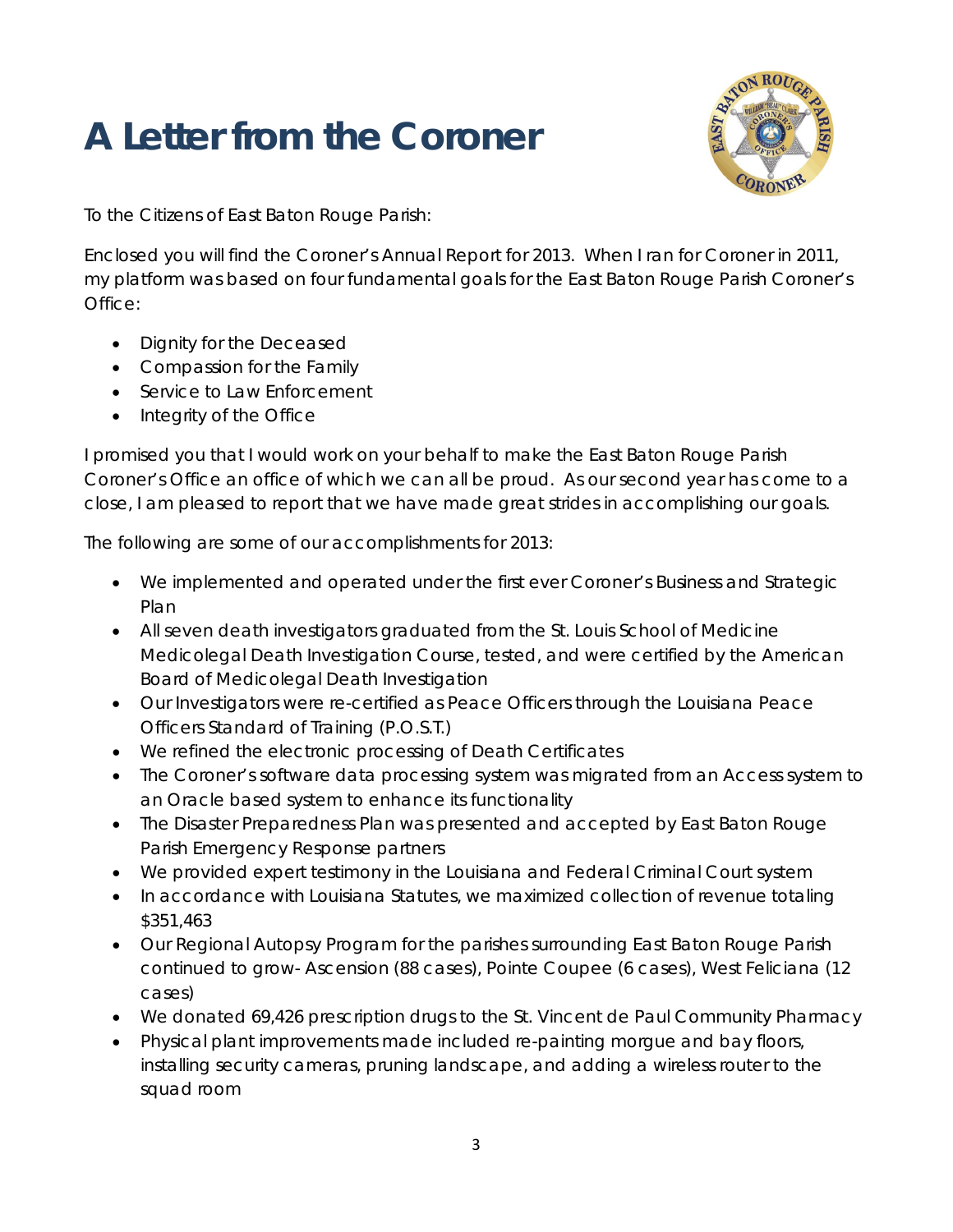- Purchases included new morgue tables for decedent transfers and two new computers for investigative purposes
- I was elected Second Vice President of the Louisiana State Coroner's Association
- I served on 14 boards and committees and identified 10 key business partnerships and six educational partnerships
- We continued our educational program with the rotation of three residents of the LSU Emergency Medicine Residency Program and 19 student interns, as well as partnerships with Central High School Sports Medicine Program, Baton Rouge Fire Department, East Baton Rouge Parish Emergency Medical Services and LSU Fire Emergency Training Institute

While we accomplished much in 2013, there is more to be done in the coming years to make the Coroner's Office a model for other coroners' offices in the state, region and the nation. Our focus for the future will involve several areas:

- Infant mortality- we will work with community partners to better educate families on infant safe sleeping.
- Heroin deaths- we will work with the Louisiana Legislature to change laws governing the distribution of heroin and giving harder sentences for drug dealers, so that they will no longer consider Louisiana a safe place to sell heroin. Secondly, we will work with our Mental Health partners to assist individuals suffering from addictive disorders.
- Mental Health- we agree with the community that we have a mental health crisis and we pledge to work with the Department of Health and Hospitals to first determine the magnitude of the problem and then seek solutions for it.
- Sexual Assault- we plan to create a response program to collect forensic evidence and offer testimony in court to protect those individuals who have been victims of sexual assault.

I pledge to serve with continued tenacity to fulfill the promises I made when you saw fit to elect me. I understand that my staff and I are servants of this community and we pledge to be good stewards of your tax dollars.

Thank you for your support,

William "Beau" Clark, M.D.

East Baton Rouge Parish Coroner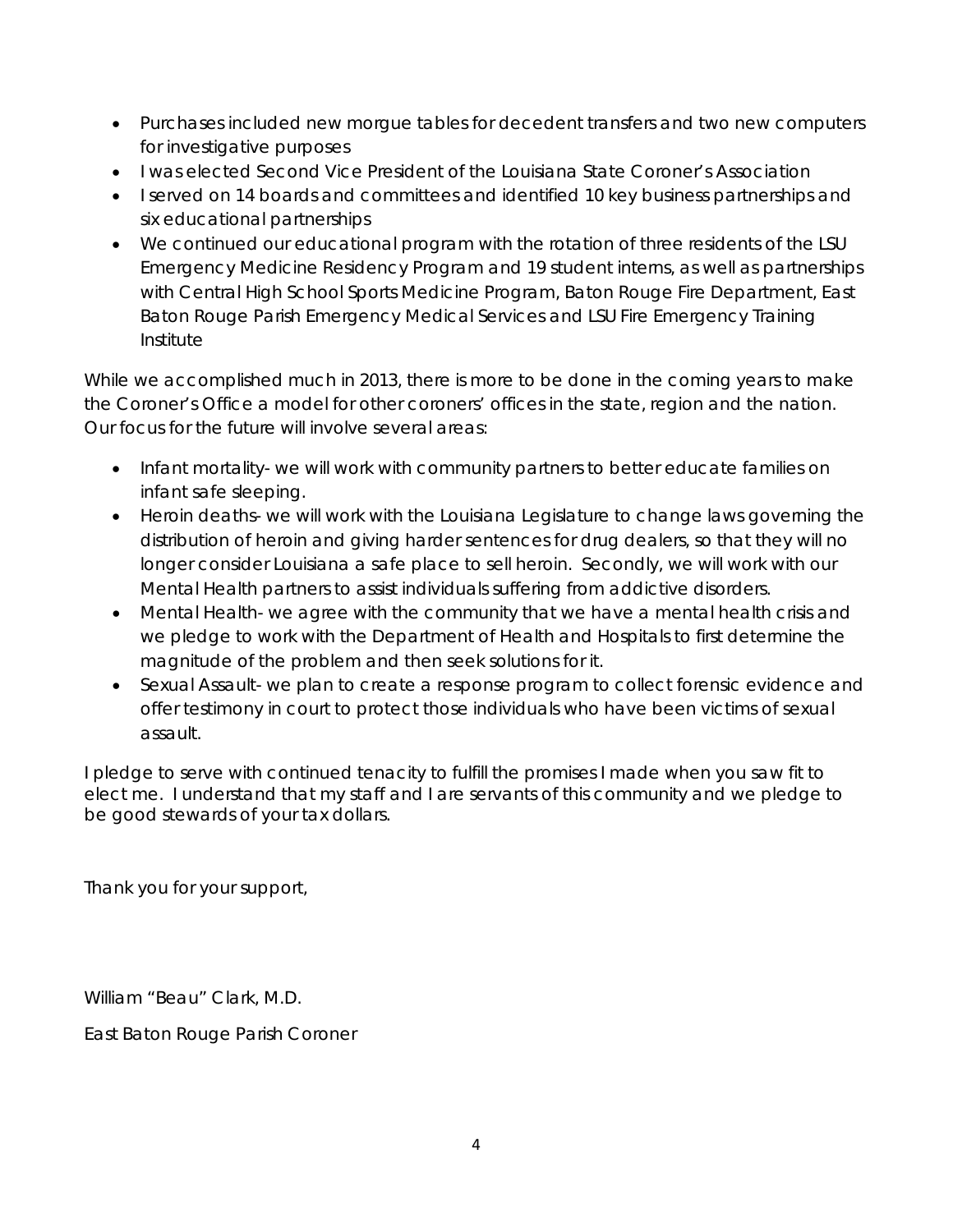### **About the Coroner's Office**

As of 2004, of the 2,342 death investigation offices in the United States, 1,590 are coroner's offices. Of those, only 82 serve jurisdictions of more than 250,000 people. Qualifications for coroners are set by individual states and counties/parishes in the U.S. and vary widely. In many jurisdictions, little or no training is required, even though a coroner may overrule a forensic pathologist in naming a cause of death. Because of the differences between jurisdictions, the terms "coroner" and "medical examiner" are defined differently from place to place. In some places, stringent rules require that the medical examiner be a forensic pathologist. In others, the medical examiner must be a physician, though not necessarily a forensic pathologist or even a pathologist. General practitioners, obstetricians, and other types of physicians with no experience in forensic medicine have become medical examiners. In the U.S., the terms "coroner" and "medical examiner" vary widely in meaning by jurisdiction, as do qualifications and duties for these offices. Local laws define the deaths a coroner must investigate, but most often include those that are sudden, unexpected, suspicious, violent, or have no attending physician. In some places in the United States, a coroner has other special powers, such as the ability to arrest the sheriff.

According to Louisiana Revised Statute 13:5701, in each parish, there shall be a coroner. Except for the parish of Orleans, he shall be elected at the gubernatorial election, shall serve for a term of four years, and shall take office and begin his term on the fourth Monday in March following election. The coroner shall be a conservator of the peace. Louisiana Revised Statute 13:5704 states that the coroner shall be a physician licensed by the Louisiana State Board of Medical Examiners to practice medicine in the state of Louisiana. This requirement shall be waived in any parish in which no licensed physician qualifies to run for the office. The coroner shall be a resident of the parish. However, a licensed physician who is not a resident of the parish but who maintains a full-time medical practice at a principal medical office facility in the parish may qualify for and hold the office. Each coroner may appoint one or more deputy or assistant coroners to perform his duties, who need not be residents of the parish. However, any person appointed as a deputy or assistant coroner, who is not a resident of the parish, shall be a licensed physician. They shall possess the same qualifications as the coroner and be paid by the coroner appointing them or by arrangement with the parish governing authority if the coroner is on a salary basis. A person may serve as a deputy or assistant coroner on a part-time basis in more than one parish. The tenure of the appointment shall be determined by the appointing coroner but shall not be longer than the coroner's term of office. The coroner shall be responsible for the acts of his deputy or assistant coroners. The coroner may appoint any necessary secretaries, stenographers, clerks, technicians, investigators, official photographers, or other helpers. The salaries of these employees shall be paid by the coroner out of his fees or by arrangement with the parish governing authority if the coroner is on a salary basis.

The East Baton Rouge Coroner's Office is a governmental agency whose jurisdiction includes mental health investigation, medicolegal death investigation, forensic pathology services, and sexual assault investigation in collaboration with Sexual Trauma Awareness and Response (STAR) Center. The Coroner's Office is a state constitutional office and is funded by the East Baton Rouge City-Parish Government. William "Beau" Clark, M.D. was inaugurated as Coroner of East Baton Rouge Parish on March 26, 2012 and was elected to a four year term.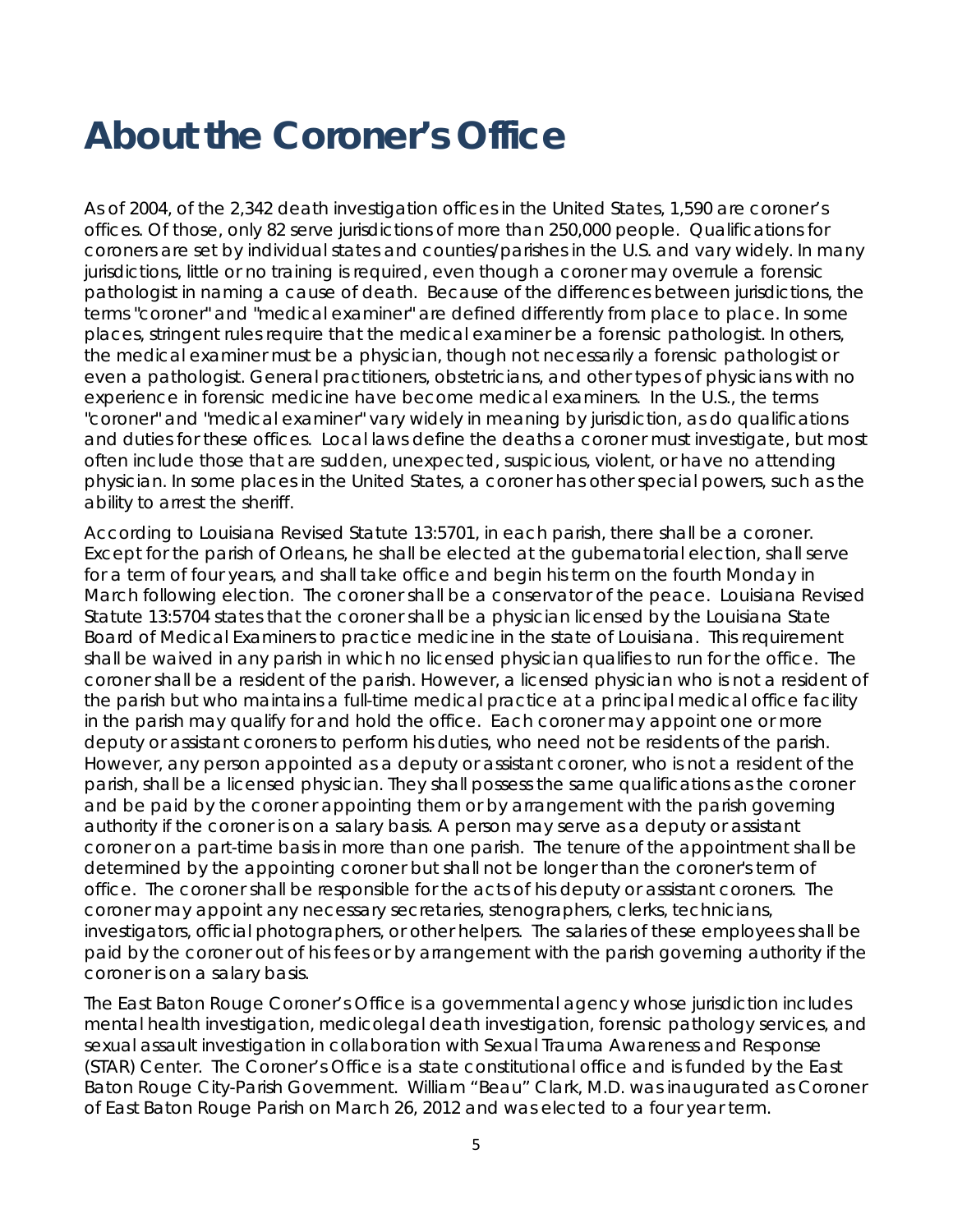

## **Organizational Chart**

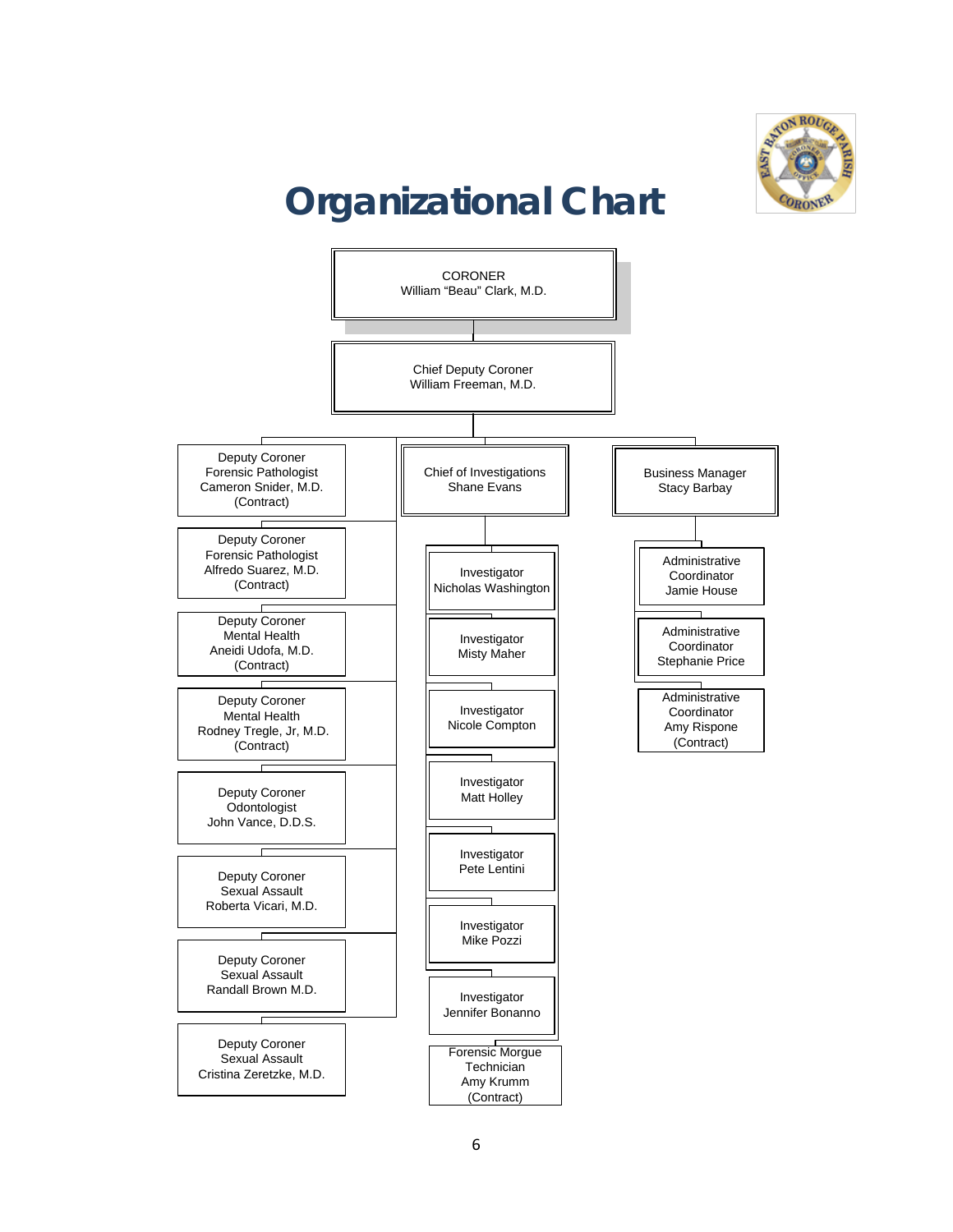## **Accomplishments**

### Organizational Improvements

#### **Human Resource Management**

One of the most important improvements made to the organization was increasing the number of full-time employees who investigate death.

We implemented a random drug testing procedure in accordance with our Business and Strategic Plan.

We participated in the Exxon Mobil YMCA Fitness Challenge and was awarded first place.

All employees viewed the Harassment and Workplace Violence videos required by the policies and procedures of the Coroner's Office.

Electronic versions of enrollment materials were distributed to employees.

An Employee Performance Management and Evaluations process was developed and was implemented in January 2013.

By the end of December 2013, five employees had attended the St. Louis School of Medicine Medicolegal Death Investigation Course. The remaining investigative employees are scheduled to attend in 2014. In addition, all investigators received Peace Officer Standards and Training (P.O.S.T.) training and are currently certified.

#### **Business Management**

We had the Information Services department rebuild the Coroner's System, which changed the software from Microsoft Access to web-based Oracle which greatly enhanced our investigative process.

We implemented a web-based submission form for our Regional Autopsy Program to notify us when a participating parish requests this service.

We constructed and launched a website for the Coroner's Office (www.ebrcoroner.com).

Information technology, including computer hardware was inventoried and updated to provide the staff with the tools and resources needed to successfully perform their duties.

#### **Financial Management**

We implemented a Financial Control Policy in order to ensure separation of duties for check approval and payment for all financial responsibilities.

The approved 2013 budget was \$1,849,450. The amended 2013 budget was \$2,009,450. This increase was due to increased revenue collected by optimizing all revenue sources. The final 2013 expenditures totaled \$1,984,915; therefore, the Office spent \$24,535 less than budgeted.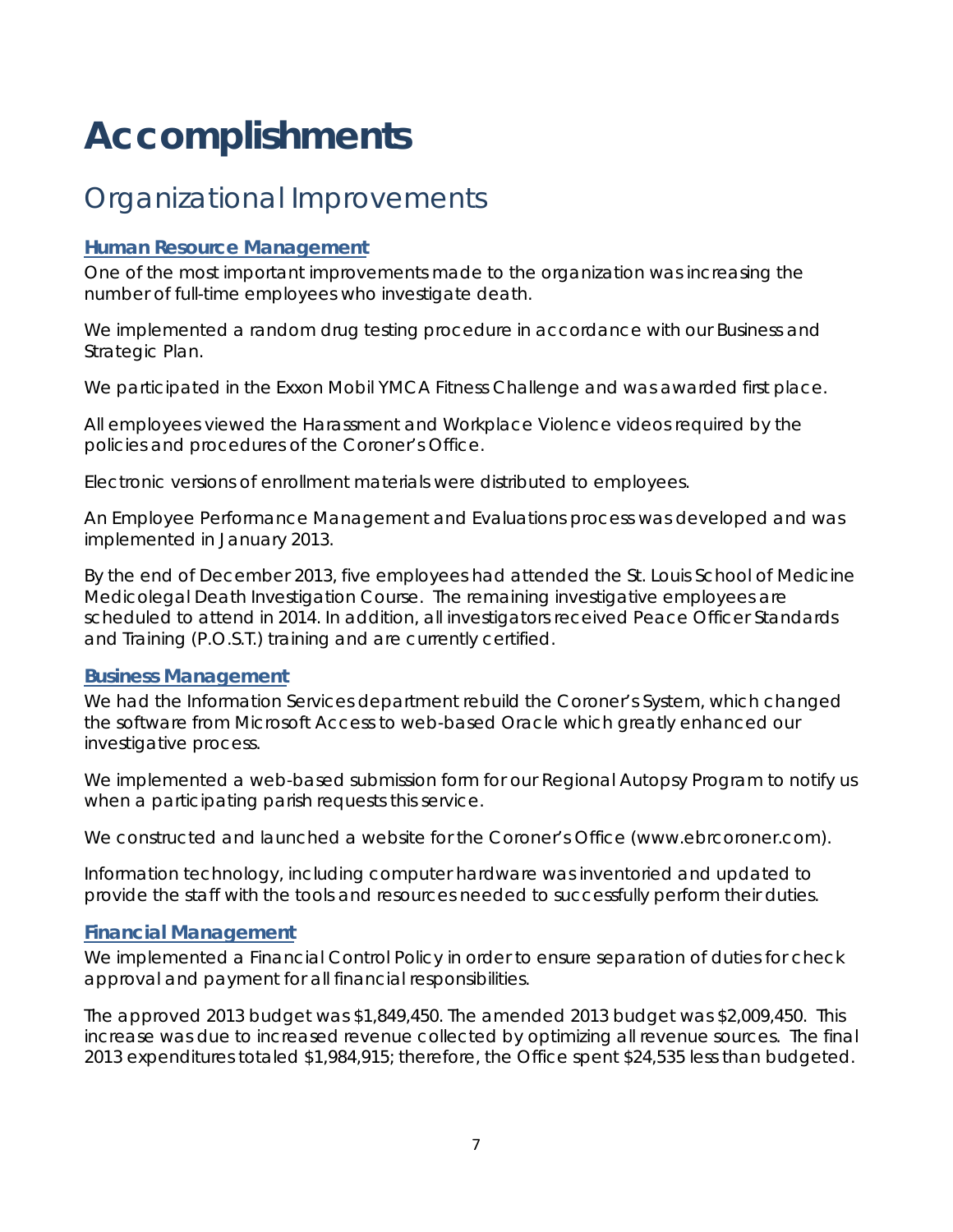#### **Mental Health**

In collaboration with acute care facilities, a rotation was developed to appropriately distribute the number of patients who were placed under an Order of Protective Custody and then transported to these facilities accordingly.

In accordance with Louisiana Civil Code Article 355, I signed tutorships for minor patients within the community.

#### **Sexual Assault**

The Coroner's Office continued to enjoy a cooperative, invaluable relationship with the Sexual Trauma Awareness and Response (STAR) Center.

#### **Investigations**

The Disaster Preparedness Plan was reviewed, revised, enhanced, presented, and accepted by the State of Louisiana Region 2 Healthcare Emergency Preparedness Coalition.

In 2013, the Coroner's Office investigated 34 deaths related to heroin in comparison to 5 deaths in 2012.

In 2013, the Coroner's Office investigated 8 infant deaths related to positional asphyxia in comparison to 9 deaths in 2012.

In June of 2013, a second pathologist was contracted to conduct regional autopsies at the East Baton Rouge Parish Medical Forensic Facility.

A transcription service was implemented to decrease the time from autopsy to completed report, meeting the National Association of Medical Examiner standards.

#### **Public Relations**

Dr. Clark presented education and information to the following Community Partners in 2013, which was related to the Coroner's Office and its jurisdiction:

- o Rotary Club of Baton Rouge- "Keeper of the Crown".
- o Woman's Hospital Baby Grand "Back to Sleep and the ABC's of Safe Sleeping".
- o Infant Death Public Service Announcement- "Anti-Co-Sleeping Campaign".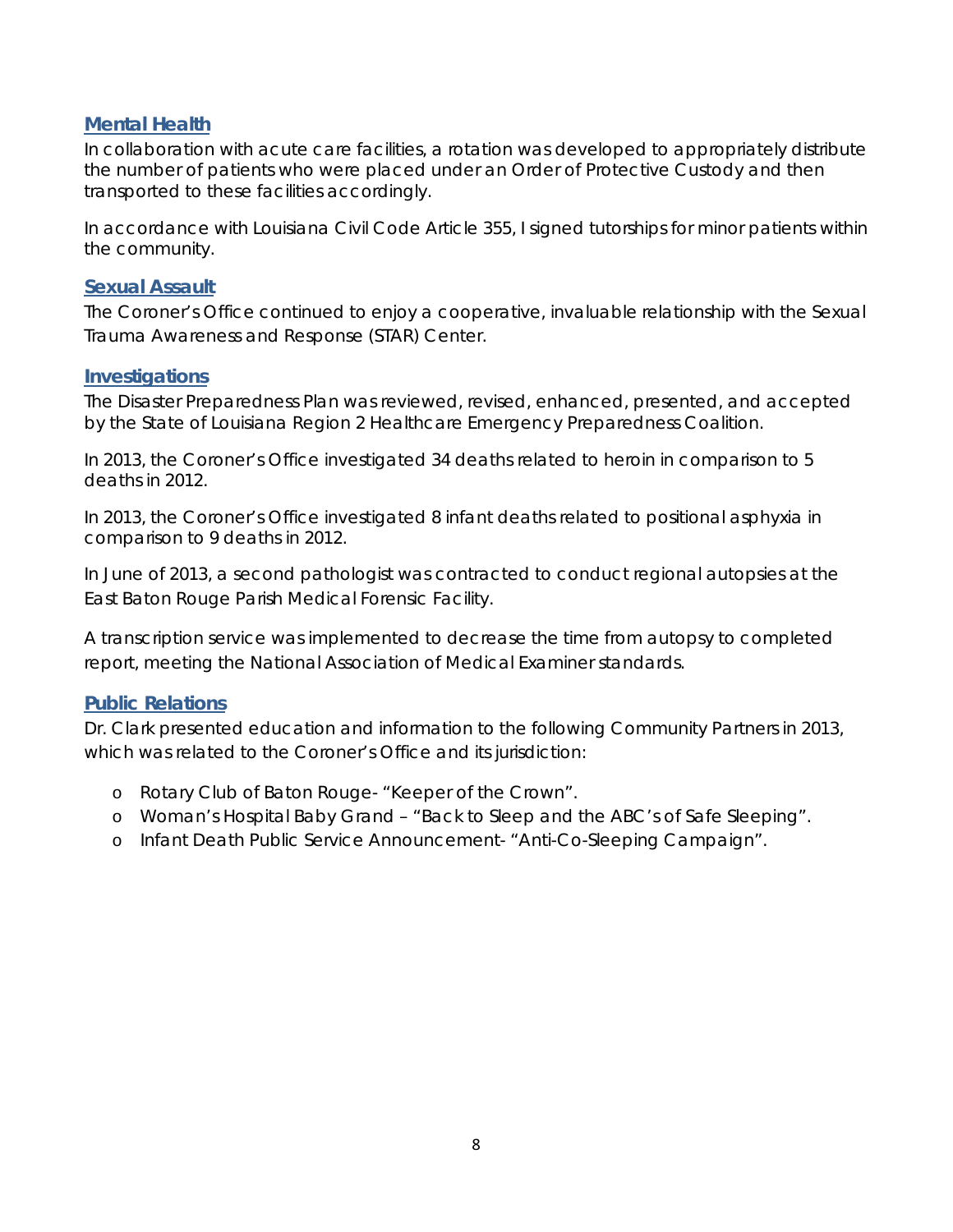### Community Programs and Partnerships

#### **Board and Committee Participation**

Dr. Clark actively participated in the following local, regional and statewide boards and committees:

- o Louisiana Organ Procurement Agency (LOPA), Coroner's Committee
- o Baton Rouge Regional Eye Bank
- o Sexual Trauma Awareness and Response Center (STAR)
- o State of Louisiana Child Death Review Panel
- o State of Louisiana Regional Maternal and Child Health, Fetal Infant Mortality Review and Child Death Review Case Review Team
- o Baton Rouge Crisis and Intervention, Local Outreach to Suicide Survivors (LOSS)
- o Capital Area Health and Human Services Collaborative and the Mental Health Court
- o Louisiana Behavioral Health Coalition
- o Baton Rouge Victims Crime Unit
- o The East Baton Rouge Parish Mayor's Office of Homeland Security & Emergency Preparedness
- o State of Louisiana Healthcare Emergency Preparedness Coalition for Region 2 Hospitals
- o President of the Capital Area Medical Society
- o Member of the Louisiana State Medical Society
- o Louisiana Coroners Association 2nd Vice President

#### **Key Business Partnerships**

The East Baton Rouge Parish Coroner's Office partners with the following entities to initiate and improve relationships to better serve the citizens of East Baton Rouge Parish:

- o Local, regional and statewide law enforcement agencies
- o Local, regional and statewide public safety agencies
- o Louisiana Department of Health and Hospitals, Office of Vital Statistics
- o Capital Area and surrounding parish funeral homes
- o East Baton Rouge Parish acute care hospitals
- o East Baton Rouge Parish hospice agencies
- o East Baton Rouge Parish nursing homes
- o East Baton Rouge Parish Mental Health Advocate
- o Accidental Death Support Group
- o Baton Rouge Area Violence Elimination (BRAVE)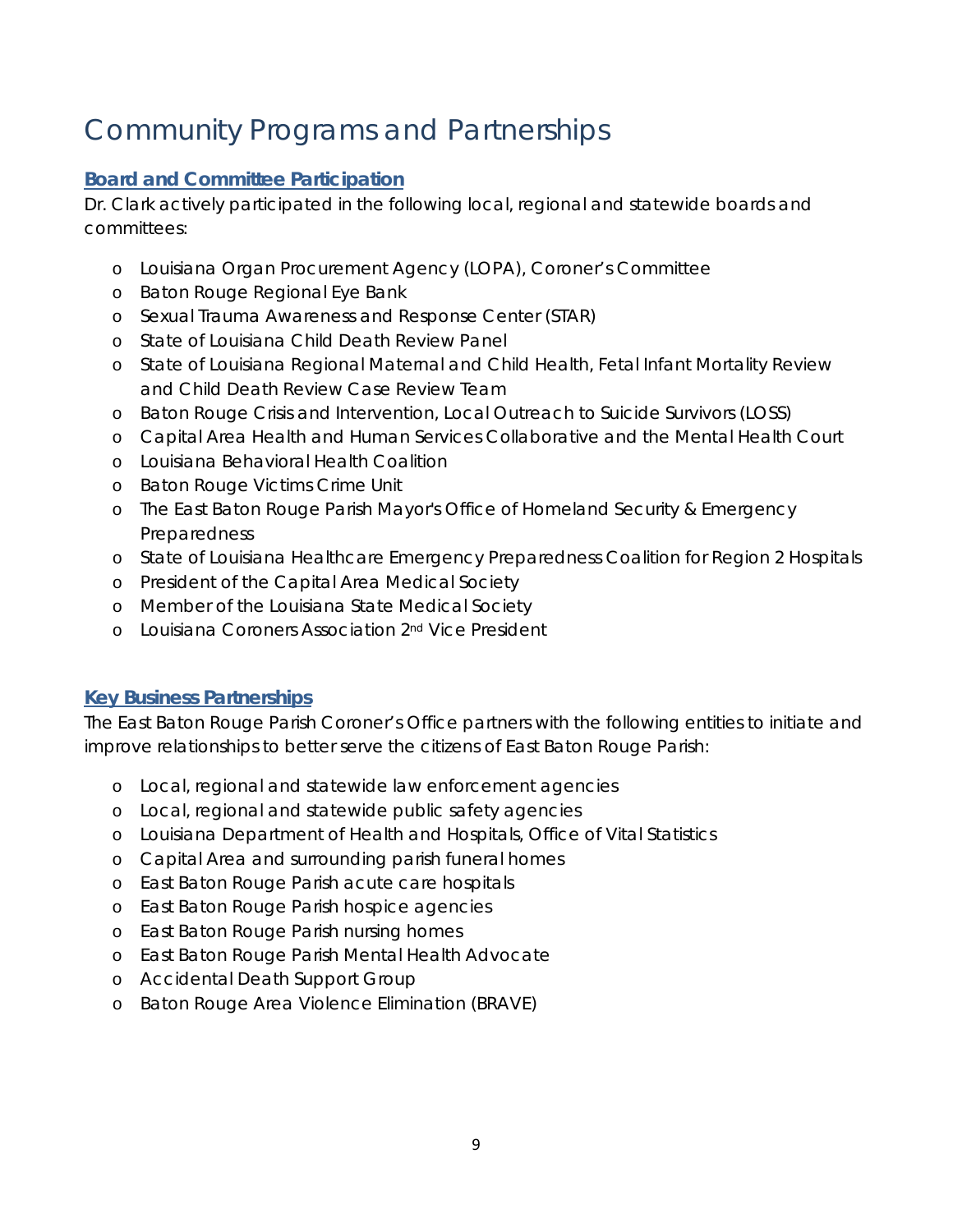#### **Educational Partnerships**

The East Baton Rouge Parish Coroner's Office partners with the following institutions to educate students in the area of death investigation and forensic science:

- o Louisiana State University Emergency Medicine Residency Program
- o Central High School Sports Medicine Program
- o East Baton Rouge Parish Emergency Medical Services Program
- o Baton Rouge Community College
- o East Baton Rouge Parish Fire Department Recruitment Trainees
- o St. Michael the Archangel High School Forensic Science Program

### Capital Improvements

Building improvements included completion of a private family conference room to conduct mental health assessments, transfer personal property, and host meetings of a sensitive nature.

The investigative squad room was enlarged to accommodate the increased investigative staff and requisite equipment. This enabled the office to have a private waiting area outside of the administrative offices to host family conferences or related meetings.

The East Baton Rouge Parish Coroner's Office received three automatic Stryker stretchers donated by East Baton Rouge Parish Emergency Medical Services which allow the Coroner's Investigators to quickly and easily transport decedents, particularly when an investigator is working alone.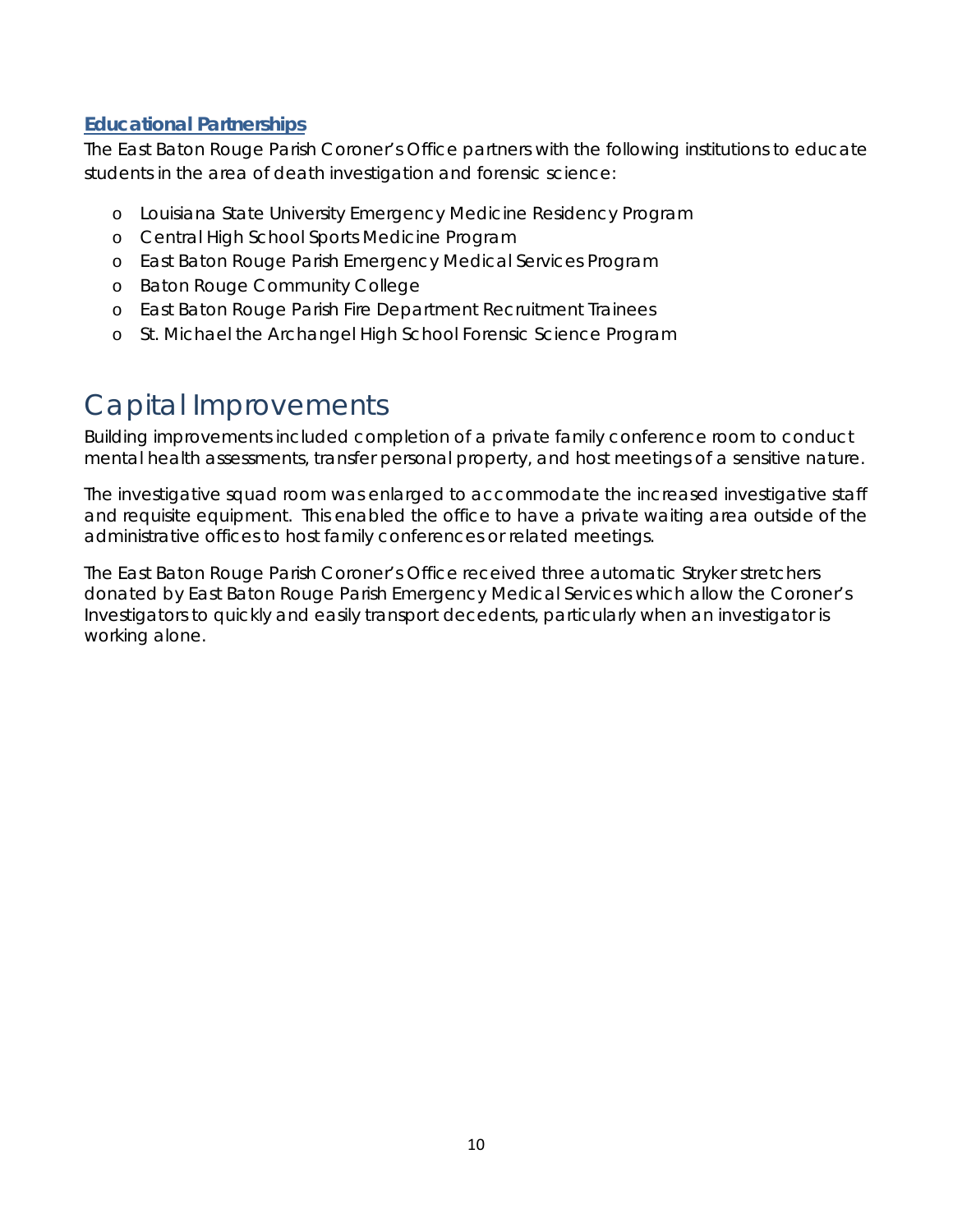## **Statistical Information**

### Death Investigations

|                                                 | 2012 Total     | 2013 Total  |
|-------------------------------------------------|----------------|-------------|
| Number of Coroner's Death Cases                 | 2824           | 2837        |
| Number of Bodies Transported                    | 279            | 369         |
| Number of Scene Responses                       | 598            | 745         |
| Number of Toxicology Analysis Performed         | 248            | 330         |
| Number of Histology Analysis Performed          | 440            | 498         |
| Number of Cremation Permits Issued              | 655            | 880         |
| Number of Pauper Cremations Facilitated         | 77             | 57          |
| Number of Unidentified Bodies                   | $\overline{O}$ | $\mathbf 0$ |
| Number of East Baton Rouge Parish<br>Autopsies  | 186            | 215         |
| Number of Regional Autopsy Program<br>Autopsies | 24             | 106         |
| <b>Number of Exhumations</b>                    | $\mathcal{I}$  | $\mathbf 0$ |
| <b>Total Organ and Tissue Donations</b>         | 145            | 97          |
| Total of Enhanced Lives from Organ/Tissue       | 2440           | 2730        |
| <b>Total Cornea Donations</b>                   | 8              | 15          |
| <b>Total Prescriptions Donated</b>              | 45,904         | 69,426      |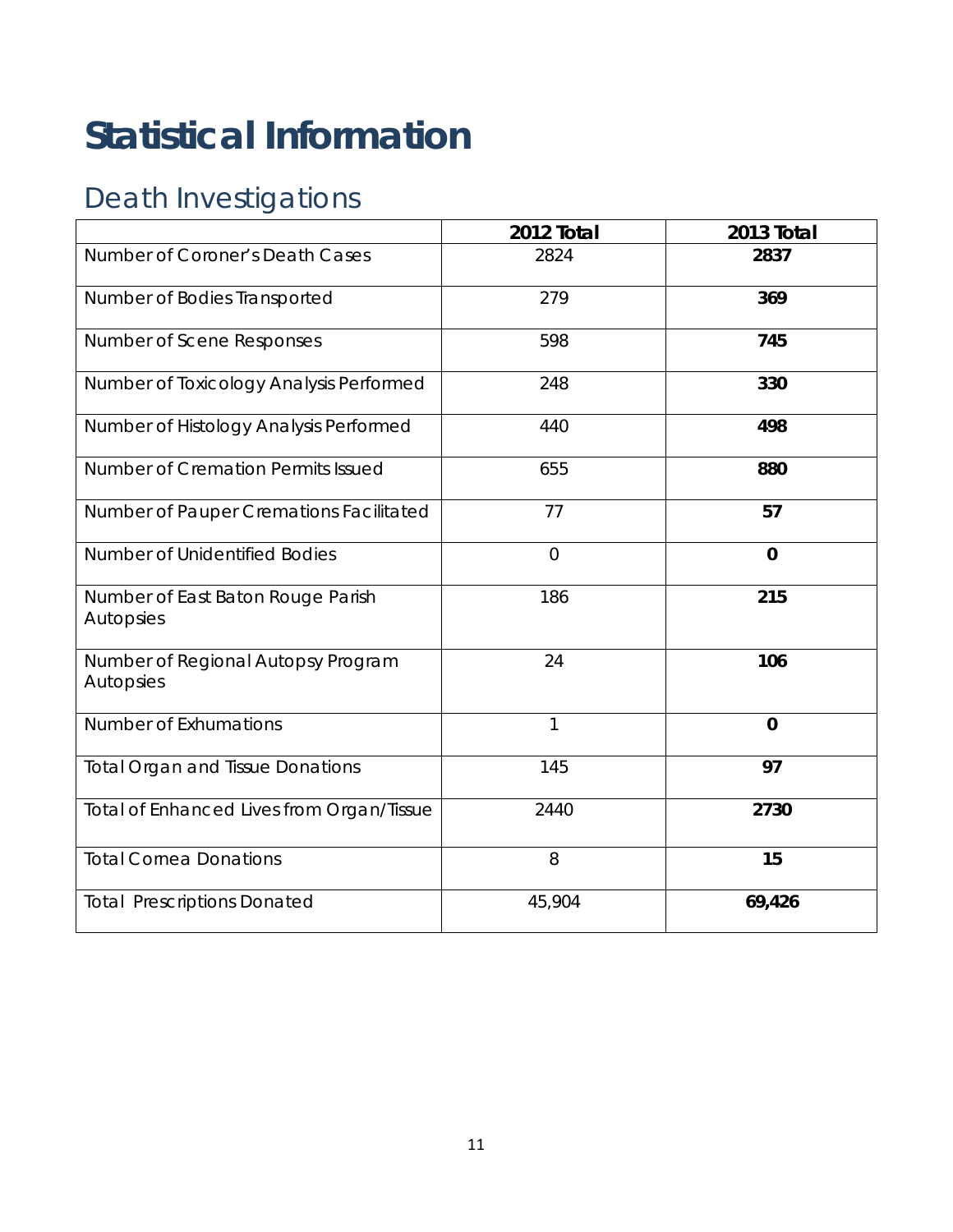



Compared to 2012 data, there were 50 more accidental deaths investigated in 2013. Suicides increased in 2013 by 3, whereas natural deaths and homicides decreased, by 28 and 18 cases respectively. The number of undetermined cases increased by 1. Overall, the Coroner's Office investigated 13 more deaths in 2013.



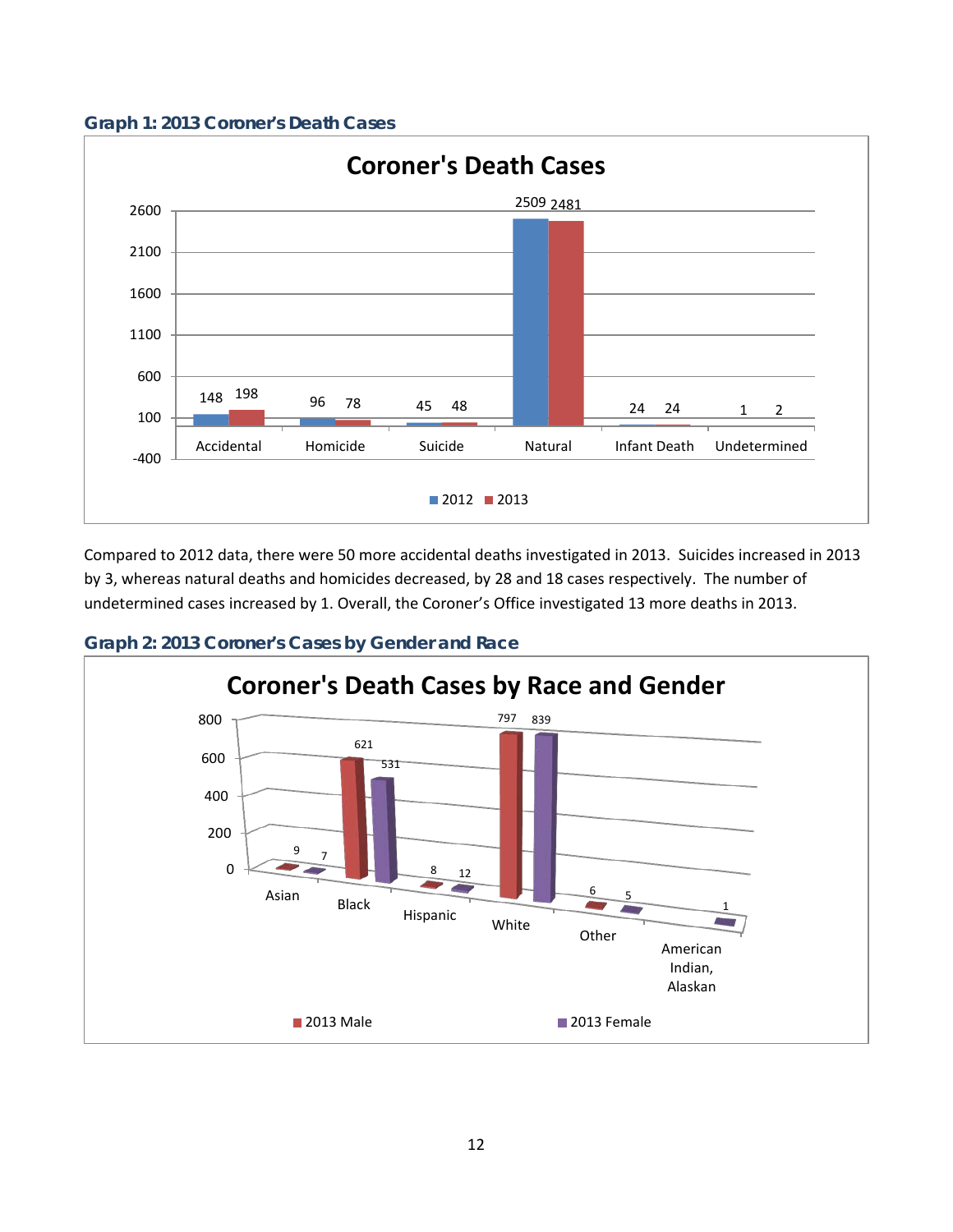

**Graph 3: Non-Accidental Traumatic Deaths (Homicides) 0-3 Year Olds – A Ten Year Analysis**

#### **Graph 4: 2013 Louisiana Organ Procurement Agency Organ and Tissue Donations**

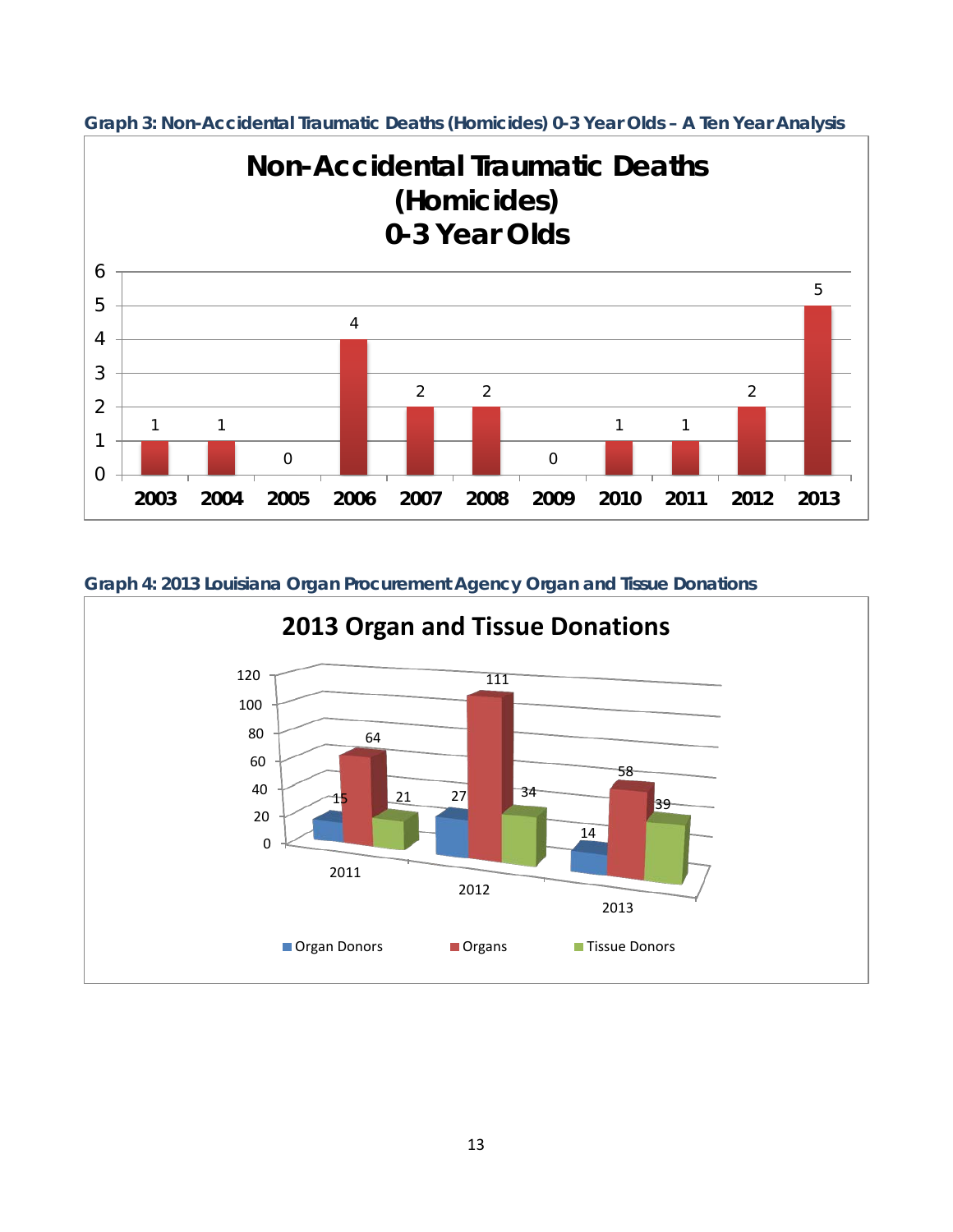

#### **Graph 5: 2013 Baton Rouge Eye Bank Cornea Donations**

### Mental Health

#### **Graph 6: Order of Protective Custody (OPC)**

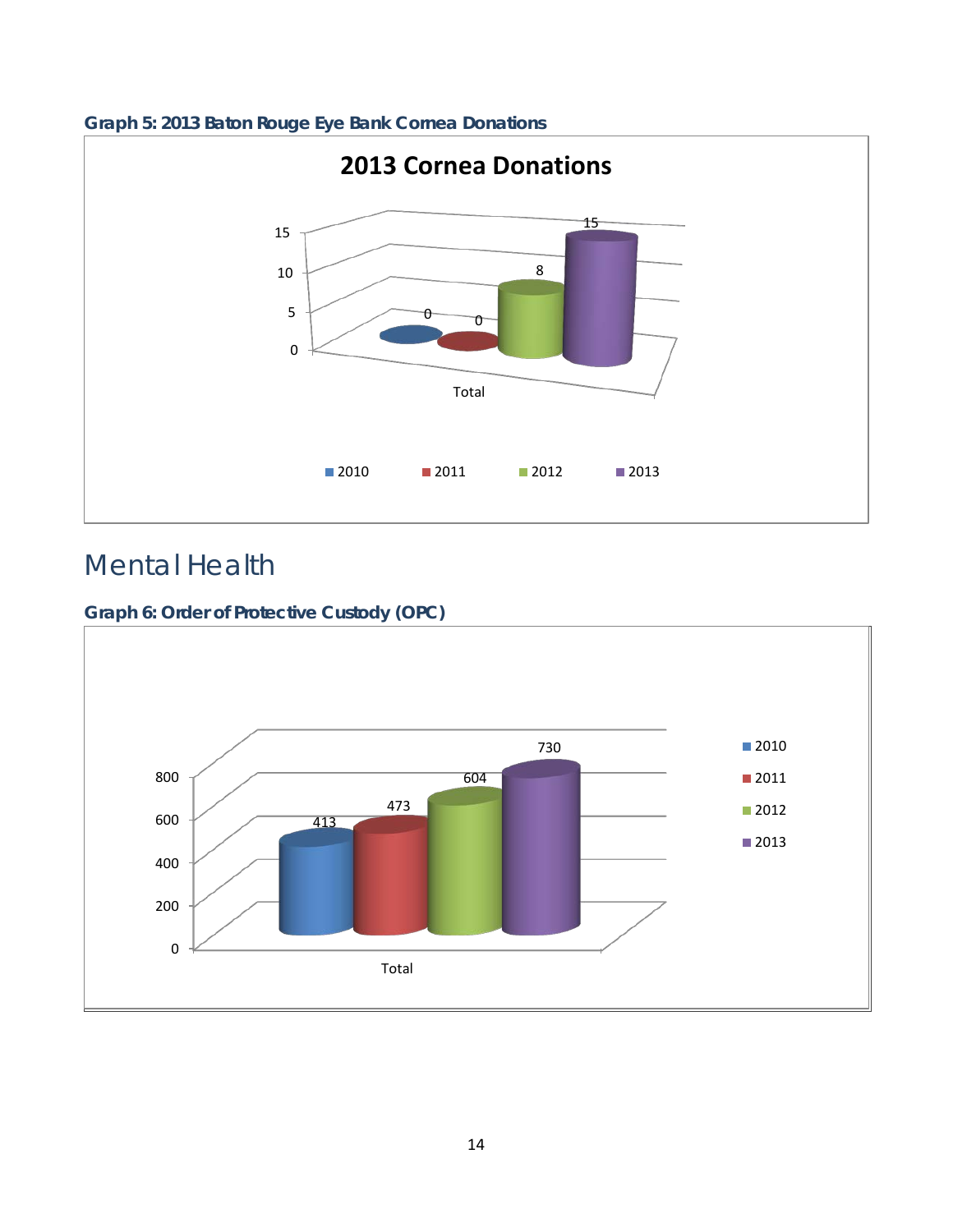

**Graph 7: Coroner Emergency Certificate (CEC)**

#### **Graph 8: Mental Health Advocate**



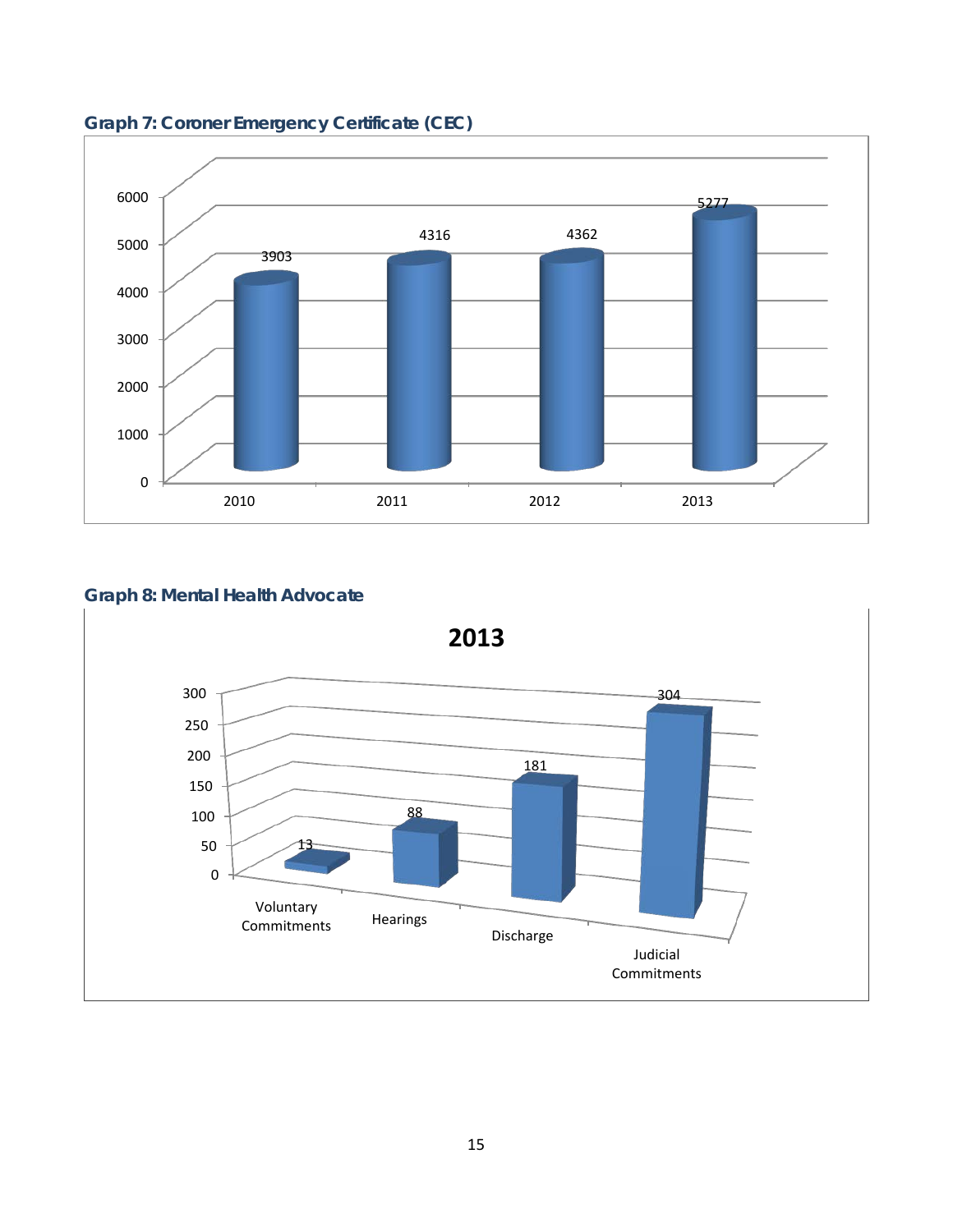### Parish Comparisons

#### **Graph 9: 2012 Population Comparison**



East Baton Rouge Parish is the most populated parish in the State of Louisiana.

#### **Graph 10: 2012 Coroners' Annual Budgets**